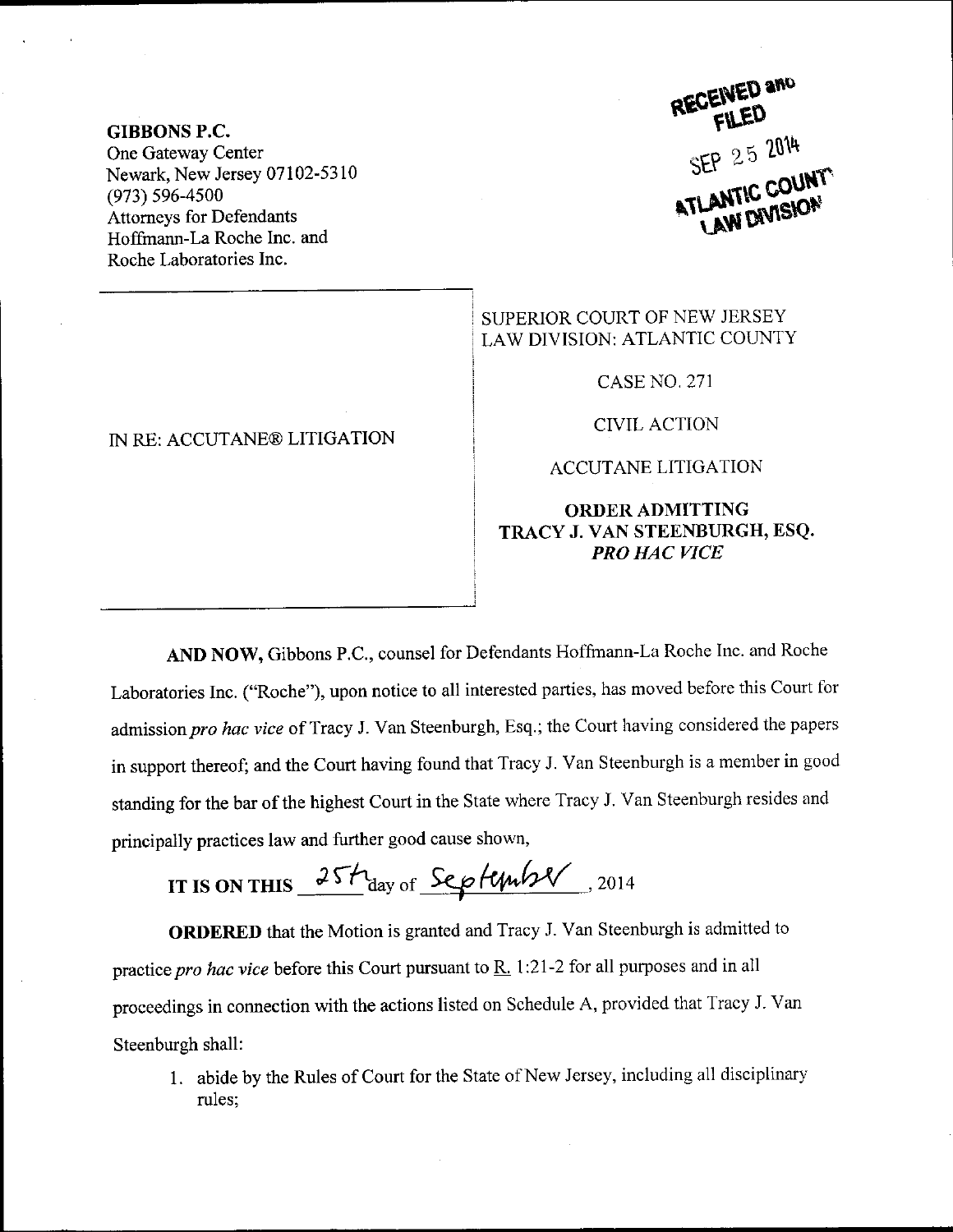- 2. consent to the appointment of the Clerk of the Supreme Court as an agent upon whom service of process may be made for all actions against she and her firm that may arise out of his participation in this matter;
- 3. notify the Court immediately of any matter affecting her standing before this Court; and
- 4. have all pleadings and other papers filed in the Court signed by an attorney-at-law of this Court employed by the firm of Gibbons P.C., who shall be responsible for the conduct of Tracy J. Van Steenburgh; and it is further

ORDERED that Tracy J. Van Steenburgh shall make payment of fees as provided in the New Jersey Rules of Court,  $R_1$  1:28-1(b), 1:28-2 and 1:28B-1(e), within thirty (30) days of the date of this Order; and it is further

ORDERED that the Clerk of this Court shall forward a copy of this Order to the

Treasurer of the New Jersey Fund for Client Protection; and it is further

ORDERED that copies of this Order shall be served by attomeys for Roche upon all counsel of record within seven (7) days of the receipt thereof.

/h\*,-C j'/"-

Horiorable Nelson C. Johrson, J.S.C.

 $\mathsf{L}$ I Opposed

t I Unopposed